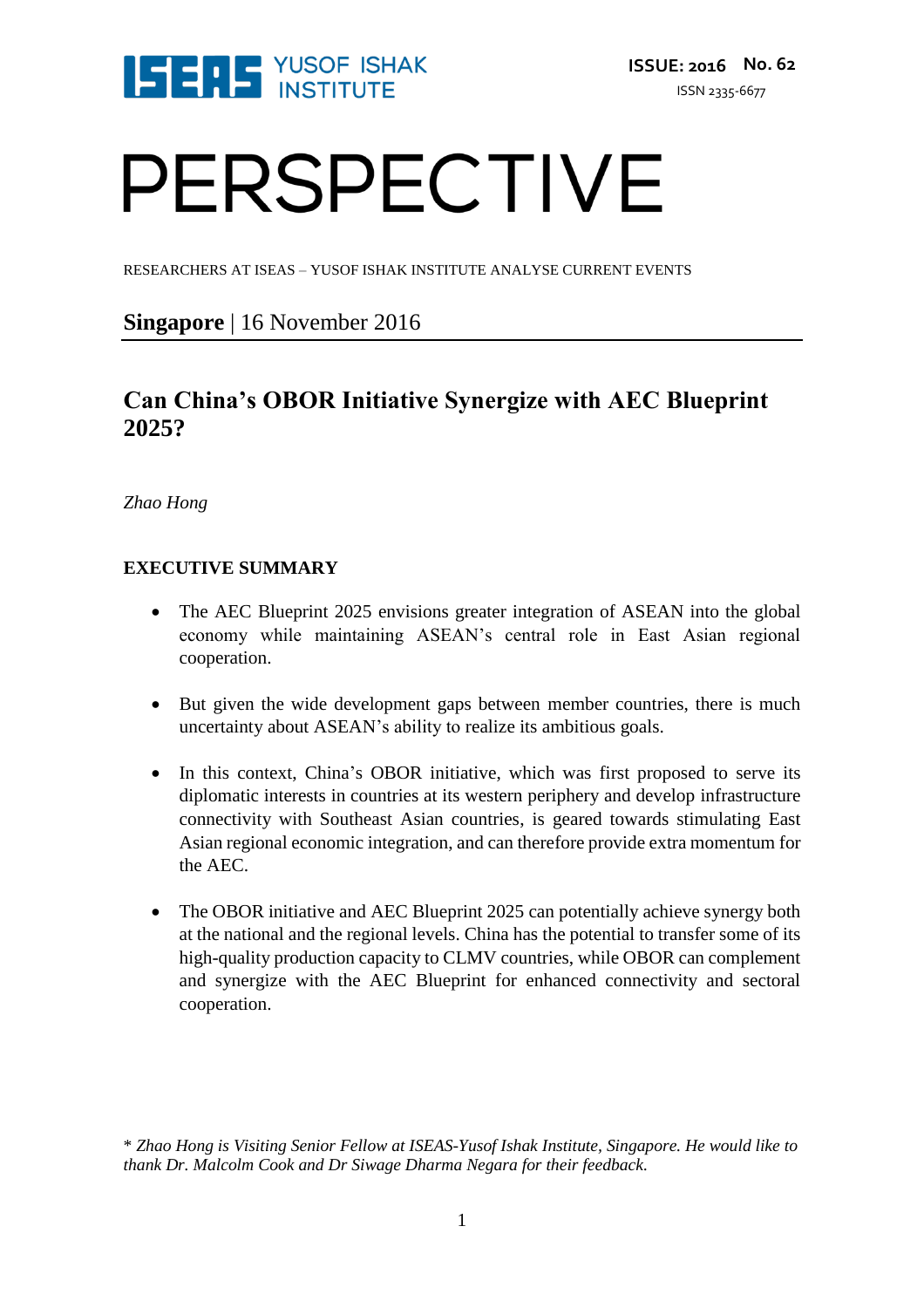

#### **INTRODUCTION**

<u>.</u>

The ASEAN Community was officially launched at the end of 2015, together with the ASEAN Economic Community (AEC) Blueprint 2025. The latter envisions ASEAN as a competitive and globally-connected region, which also has a voice in global economic fora. But given the wide development gaps within ASEAN, combined with its extremely weak institutional base and its weakening leadership role in East Asian economic cooperation, there is much uncertainty about whether ASEAN can realize its ambitious target of becoming a single market and maintaining its centrality.

As trading partners, China has since 2009 been ASEAN's largest, while ASEAN has since 2010 been China's third largest. China further vowed to deepen China-ASEAN relations at the 13th China-ASEAN Expo and China-ASEAN Business and Investment Summit held in Guangxi on 11 September 2016. Chinese Vice-Premier Zhang Gaoli pledged that "China will firmly support the building of ASEAN Community, support ASEAN's central role in regional cooperation, and support ASEAN to play a greater role in international and regional affairs".<sup>1</sup>

But for ASEAN, the most pressing question is how China and its initiatives can assist ASEAN member countries achieve their development priorities. In other words, to what extent can the OBOR initiative synergize with the AEC Blueprint 2025, provide new momentum for AEC and strengthen ASEAN's central position within the new wave of regional economic integration in Asia Pacific?

#### **CHALLENGES FACING THE AEC 2025 VISION**

Based on the overall vision articulated in the AEC Blueprint 2015, the AEC Blueprint 2025 envisions a deeply integrated and highly cohesive ASEAN economy. It seeks to increase ASEAN's competitive edge by moving the region up the global value chain, and to enhance ASEAN's role globally.<sup>2</sup>

But ASEAN members still face a number of critical challenges, including internal divisions and weak regional cooperation. Good infrastructure is desperately needed for the smaller and poorer members of ASEAN to attract foreign direct investment (FDI), so as to catch up with their ASEAN fellows. Hence, it is not surprising that the AEC 2025 vision continues to call for transport cooperation in terms of greater connectivity, efficiency, integration, safety and sustainability.

Many observers agree that due to strains in internal cohesion and to the lack of capacity to lead its own regional integration agenda, there is great uncertainty as to whether ASEAN can realize the single market it envisages. Kung Phoak believes, for example, that "the biggest challenge to ASEAN's unity and centrality is the unevenness of economic

<sup>&</sup>lt;sup>1</sup> 张高丽 [Zhang Gaoli], "深入推进二十一世纪海上丝绸之路建设, 共筑更紧密的中国-东盟 命运共同体" [Further Promote the Construction of 21<sup>st</sup> Maritime Silk Road and Build a Closer China-ASEAN Community of Destiny], 《人民日报》[People's Daily], 12 September 2016. <sup>2</sup> ASEAN Secretariat, "ASEAN Economic Community Blueprint 2025", *ASEAN*, November 2015.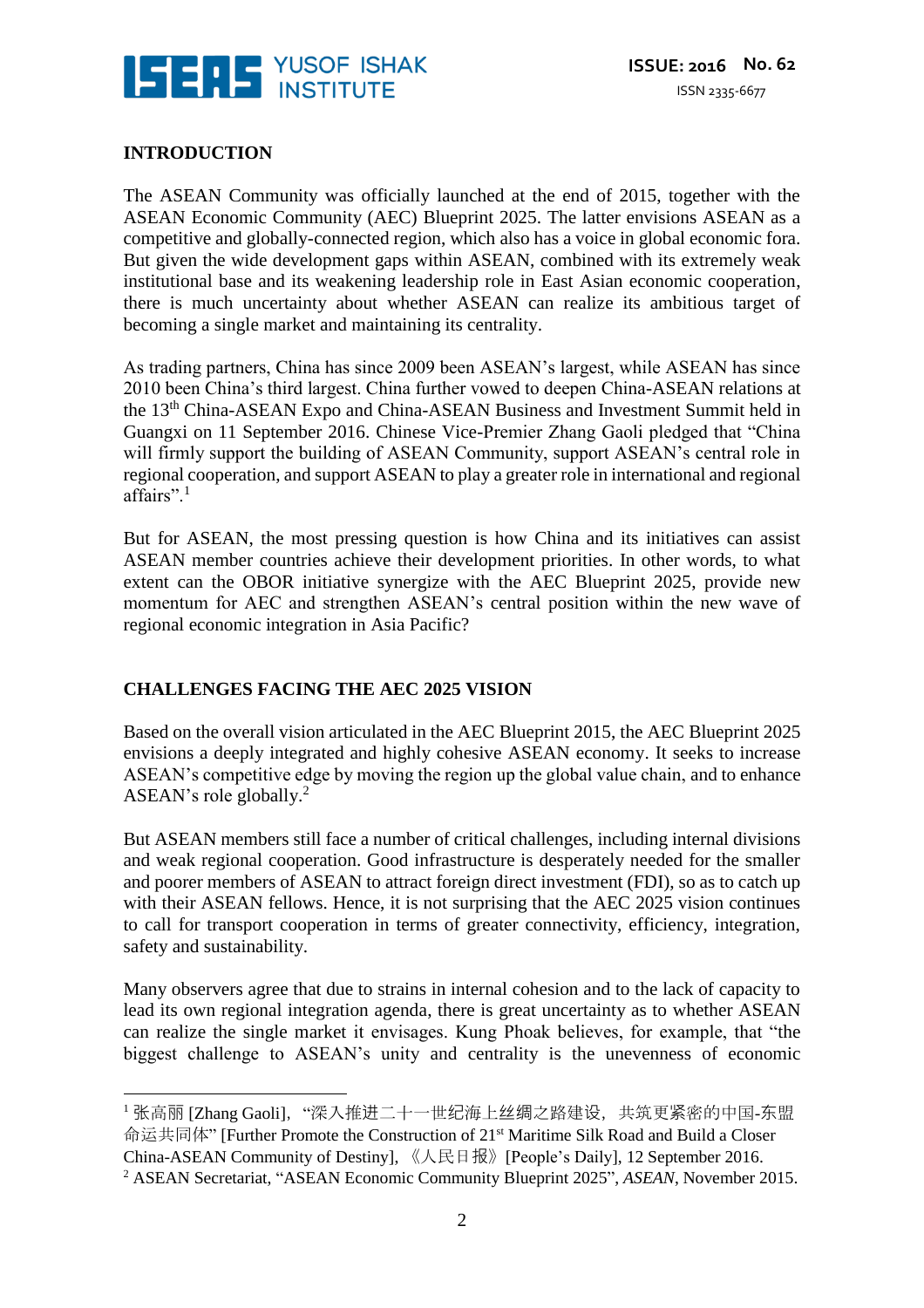

development within the group".<sup>3</sup> Elodie Sellier, in turn, claims that "given the wide development gaps between countries, combined with the lack of solid and inclusive institutional structures and agencies to govern the newly formed markets under the AEC, ASEAN as an entity is likely to emerge as a chain of disparate markets, divided between modern developed economies (ASEAN-6) and less developed countries (CLMV)".<sup>4</sup>

ASEAN faces the difficult challenge of enhancing its centrality in regional economic cooperation. It started taking the lead on regional issues in the early 1990s, and by proposing the ASEAN+3 cooperation after the 1997 Asian financial crisis, it created a functional platform for East Asian cooperation. This functional centrality was strengthened further when a series of ASEAN+1 Free Trade Agreements (FTA) were signed and enforced. These FTAs/CEPs (comprehensive economic partnership) lay the foundation for ASEAN's centrality in global and regional engagement.

But the momentum began to decline in the late 1990s, and especially after 2010 with China shifting towards being an active driver of the regional and global economy. By the time the Trans-Pacific Partnership (TPP) and the OBOR initiative were being discussed, ASEAN centrality in regional cooperation had weakened. Hence, the AEC Blueprint 2025's expressed attempt to "Reinforce ASEAN centrality in the emerging regional economic architecture by maintaining ASEAN's role as the centre and facilitator of economic integration in the East Asian region".

According to the Blueprint, ASEAN needs to go beyond focusing on reducing barriers and building infrastructure connectivity. Instead, the member countries needs to foster regional economic integration by focusing not only on freer movement of goods and capital, but also on better policy coordination and improved mechanisms for cooperation.

In this regard, ASEAN should become more integrated with the Chinese economy and other big powers through the OBOR initiative and other cooperation frameworks (including the TPP and the Regional Comprehensive Economic Partnership (RCEP)) so as to further participate developing regional and global economic governance. These interactions may aid the emergence of ASEAN as a world economic power, and enhance its role and voice in global economic fora.

#### **CAN OBOR SYNERGIZE WITH AEC BLUEPRINT 2025?**

<u>.</u>

In discussions of the OBOR initiative, many new policy-relevant concepts have been raised. The term "synergy"  $(\text{对\r$   $\#$ ) or "strategic connection" is one of them. For example, concerning recent Sino-Russian relations there are suggestions of "synergy of China's Silk Road Economic Belt and the Russia-led EAEU (Eurasian Economic Union)",<sup>5</sup> in China-EU relations "synergy of OBOR and European Strategic Investment Plan (Jean-Claude

<sup>3</sup> Kung Phoak, "Is China a Threat to ASEAN Unity?" *East Asia Forum*, 3 June 2015.

<sup>4</sup> Elodie Sellier, "The ASEAN Economic Community: The Force Awakens?" *The Diplomat*, 12 January 2016.

<sup>&</sup>lt;sup>5</sup> The two countries will hold a second round of talks in October 2016 on an economic cooperation agreement between China and the EAEU. If successful, such a deal would mark a major success in linking together the EAEU with China's OBOR initiative.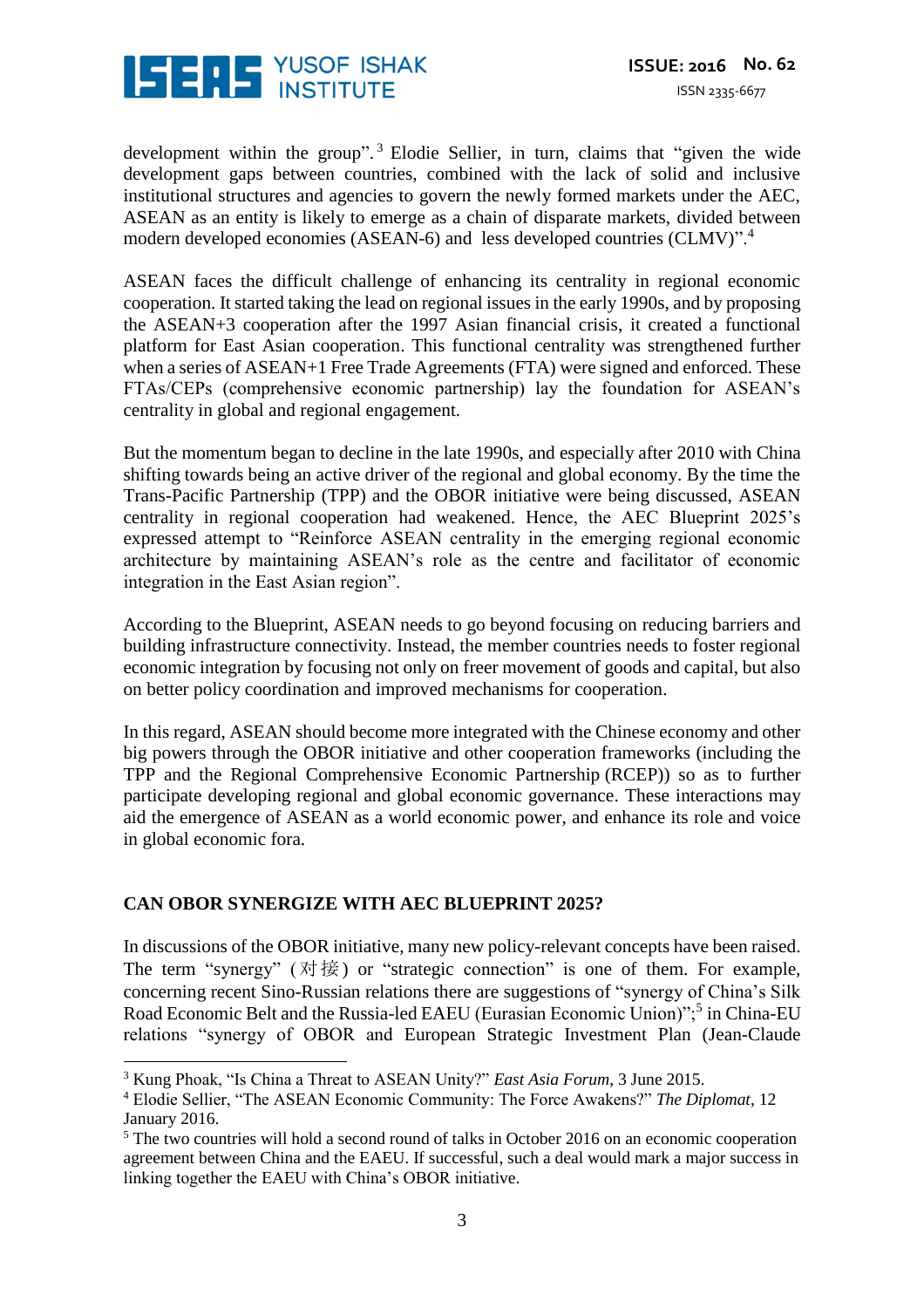

1

Juncke)" is mentioned;<sup>6</sup> while Sino-Indian relations have brought force the idea of "synergy of OBOR and India's 'Mausam Project' and the 'Spice Route'".<sup>7</sup> These examples show synergy to be a concept generated by China's recent style of formulating its foreign, economic and diplomatic policies, and extends from Beijing's approach in promoting the OBOR initiative.

The Vision and Action on OBOR issued by the Chinese government in March 2015 shows a significant evolution in China's approach, in stressing that OBOR should promote policy coordination, infrastructure connectivity, financial integration and mutual understanding among the people along the route. Therefore, it "should be jointly built through consultation to meet the interests of all, and efforts should be made to integrate the development strategies of the countries along the Belt and Road".<sup>8</sup>

An important component of Vision and Action is getting the OBOR initiative to synergize with the development strategies and plans of countries along the Belt and Road. This is best achieved via policy coordination, consultation and collaboration, and indicates an adjustment of China's approach in order to better resolve the conflicts and contradictions between OBOR and the relevant countries' own strategies or programmes.

In China's official documents, "synergy" sees China taking the "initiative" to approach other countries or country groups which then respond, evaluate and avail themselves of the opportunities arising from the initiative. This is meant to be an interactive process, and as Kung Phoak stated, "ASEAN member states will need to adjust their policies to reflect those potential interests in a realistic manner, although many believe that ASEAN members cannot be too dependent on China".<sup>9</sup>

At the national level, China hopes to strengthen policy coordination with individual ASEAN countries in relation to production capacity. It has the potential to transfer some of its highlevel production capacity to Southeast Asian countries, especially to CLMV, and sees this as a way of dealing with its surplus in production capacity while also meeting the demand for more investment and technology in Southeast Asia.

Some synergies at the national level have been very evident. These include the construction of the Sino-Laos and Sino-Thai railways projects, and several industrial parks jointly developed by China and Malaysia, China and Thailand, China and Cambodia, and China and Vietnam which have been effectively linked up with local development projects and plans. Now China needs to 'digest' these countries' growing industrial production by

<sup>&</sup>lt;sup>6</sup>张骥、陈志敏 [Chen Zhimin], "'一带一路'倡议的中欧对接: 双层欧盟的视角" [China-EU Cooperation Under the 'One Belt One Road' Initiative: From a Two-level EU Perspective], 《世 界经济与政治》[World Economics and Politics], no. 11, 2015.

<sup>7</sup> Zhao Hong, "China's One Belt One Road: An Overview of The Debate", *Trends in Southeast Asia*, no. 6 (Singapore: ISEAS Publishing, 2016).

<sup>&</sup>lt;sup>8</sup> "Vision and Actions on Jointly Building Silk Road Economic Belt and 21<sup>st</sup>-Century Maritime Silk Road", Issued by the National Development and Reform Commission, Ministry of Foreign Affairs, and Ministry of Commerce of PRC, March 2015 (English version).

<sup>9</sup> Kung Phoak, "Why ASEAN should Embrace Chinese Initiatives", *East Asia Forum*, 2 October 2015.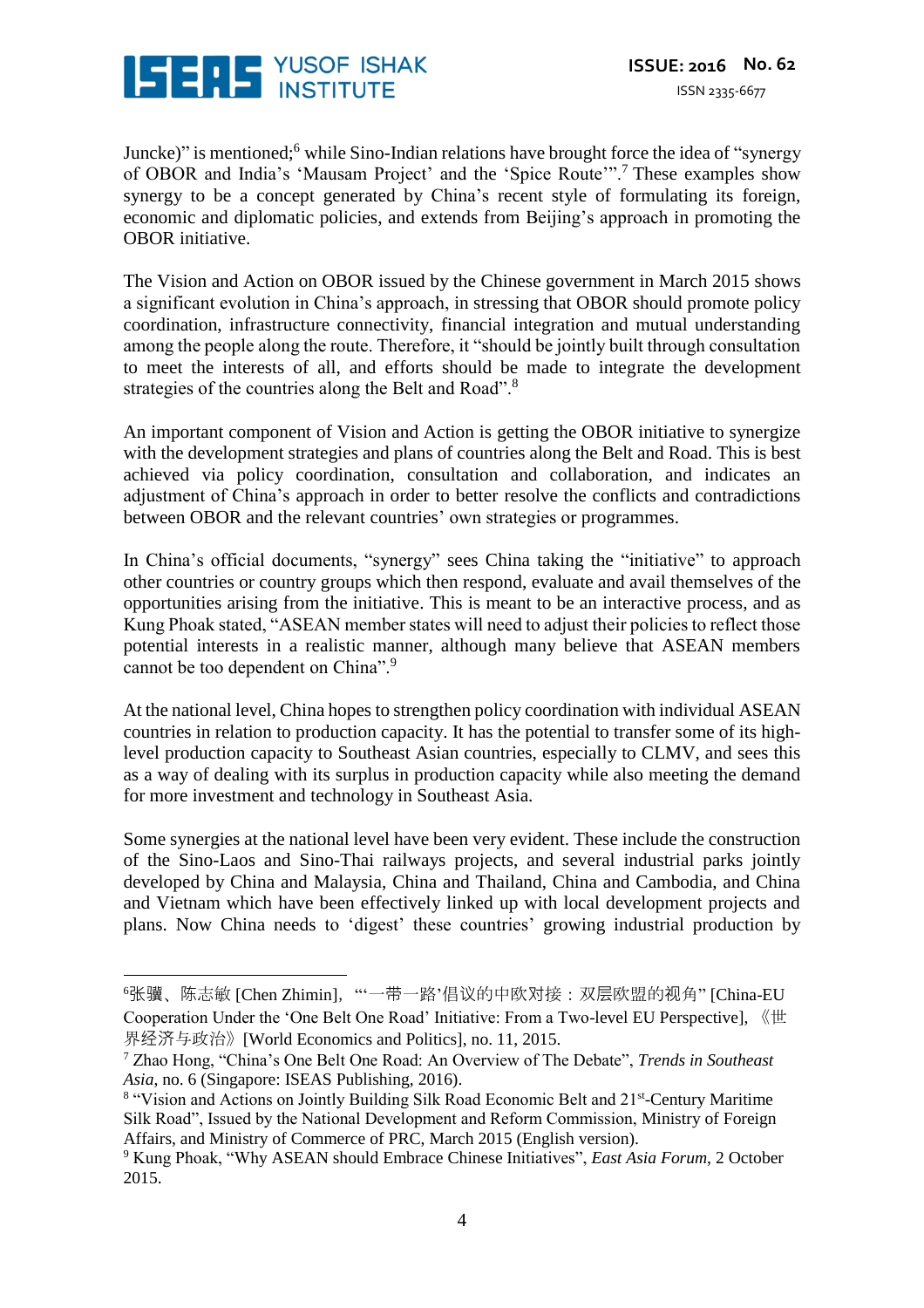

importing more of their manufactured products, since only when these countries participate in China's big consumption market, can the OBOR be sustainable.

At the regional level, OBOR can also synergize with and complement the AEC vision. The essence of the initiative, after all, is apparently to promote regional and cross-continental connectivity between China and Eurasia. The Vision and Actions of OBOR stresses that connectivity covers five major areas: policy coordination, infrastructure construction (including railway and highways), unimpeded trade, financial integration and people-topeople ties.<sup>10</sup> OBOR-AEC synergy will involve the Initiative for ASEAN Integration Work Plan, the Master Plan on ASEAN Connectivity, and the new Masterplan of ASEAN Connectivity in 2025.

#### **WILL OBOR CHALLENGE ASEAN CENTRALITY?**

ASEAN centrality was formed in the process of East Asian economic cooperation. Given China's and Japan's differences in envisioning the ideal regional order, competition between the two for regional leadership is likely persist for some time. However, this is unlikely to affect ASEAN's leading role as the centre and facilitator of East Asian economic integration.<sup>11</sup> However, since the role requires ASEAN to upgrade its internal integration, widen its market scale and enhance its capacity to lead. It cannot avoid exploring ways for its member states to take full advantage of China's initiatives.

Through infrastructure and better transnational market arrangement, OBOR has the potential to stimulate regional economic growth and be a framework for regional economic integration encompassing the entire Eurasian region. In the short term, investment in infrastructure has a strong economic spill-over effect in the local economy. Makmun calculates that in Asia every US\$1 investment in infrastructure can result in US\$3 to \$4 being invested in other economic sectors, and every US\$1 billion investment in the infrastructure sector can create  $18,000$  employment opportunities.<sup>12</sup>

More importantly, OBOR can create long-term benefits, and enhance ASEAN member countries' participation in Global Value Chains. These chains are essentially the practice of vertical integration in which the various stages of production get located across multiple countries in order to minimise marginal costs.<sup>13</sup> Regional infrastructure connectivity may integrate ASEAN countries, especially CLMV countries into a wider range of regional growth mechanisms, prompting them to develop global value chain-oriented policies. The success of these policies can be measured in terms of increased trade efficiency and reduced transaction costs.

<u>.</u>

<sup>&</sup>lt;sup>10</sup> "Vision and Actions on Jointly Building Silk Road Economic Belt and 21<sup>st</sup>-Century Maritime Silk Road", Issued by the National Development and Reform Commission, Ministry of Foreign Affairs, and Ministry of Commerce of PRC, March 2015 (English version).

<sup>&</sup>lt;sup>11</sup> Mie Oba, "TPP, RCEP, and FTAAP: Multilayered Regional Economic Integration and International Relations", *Asia-Pacific Review* 23, no. 1 (2016): 100–114.

<sup>12</sup> Makmun Syadullah, "Prospects of Asian Infrastructure Investment Bank", *Journal of Social and Development Sciences* 5, no. 3 (September 2014): 155–167.

<sup>13</sup> Daniel Wu, "Are Global Value Chains the Kickstart that AEC Needs?" *East Asia Forum*, 27 April 2016.